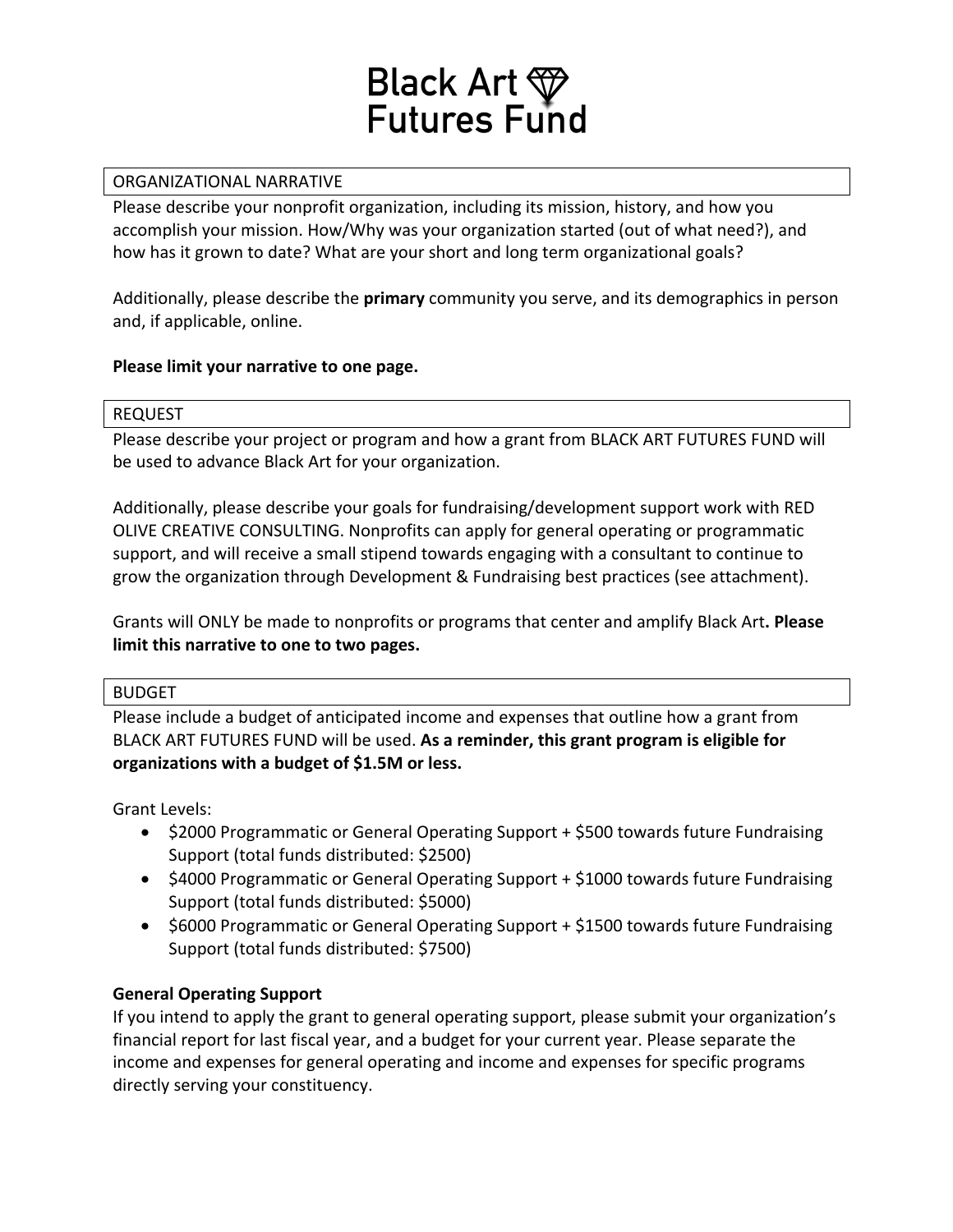

## **Program Support**

If you are applying for a grant for a specific program, please submit all of the above plus a separate budget for the program for which you are applying for funding.

### STAFF

Please list your staff/volunteer (indicate paid or volunteer) members, and their time of service with the organization.

#### BOARD

Please list your organization's board of directors or advisory group. Please list their time of service, their board role (title and/or committee assignments) and their current occupations.

# SUPPLEMENTALS

Please submit as JPEGS the following supplemental materials

- organizational logo
- marketing documentation (newsletters, flyers, posters, postcards, etc)
- pictures of performances / public engagements

# DEADLINE & SUBMISSION

Please submit your application by March 1, 2018 with the subject: "BLACK ART FUTURES FUND: [organization name]"

> **BLACK ART FUTURES FUND** EMAIL: blackartfutures@gmail.com